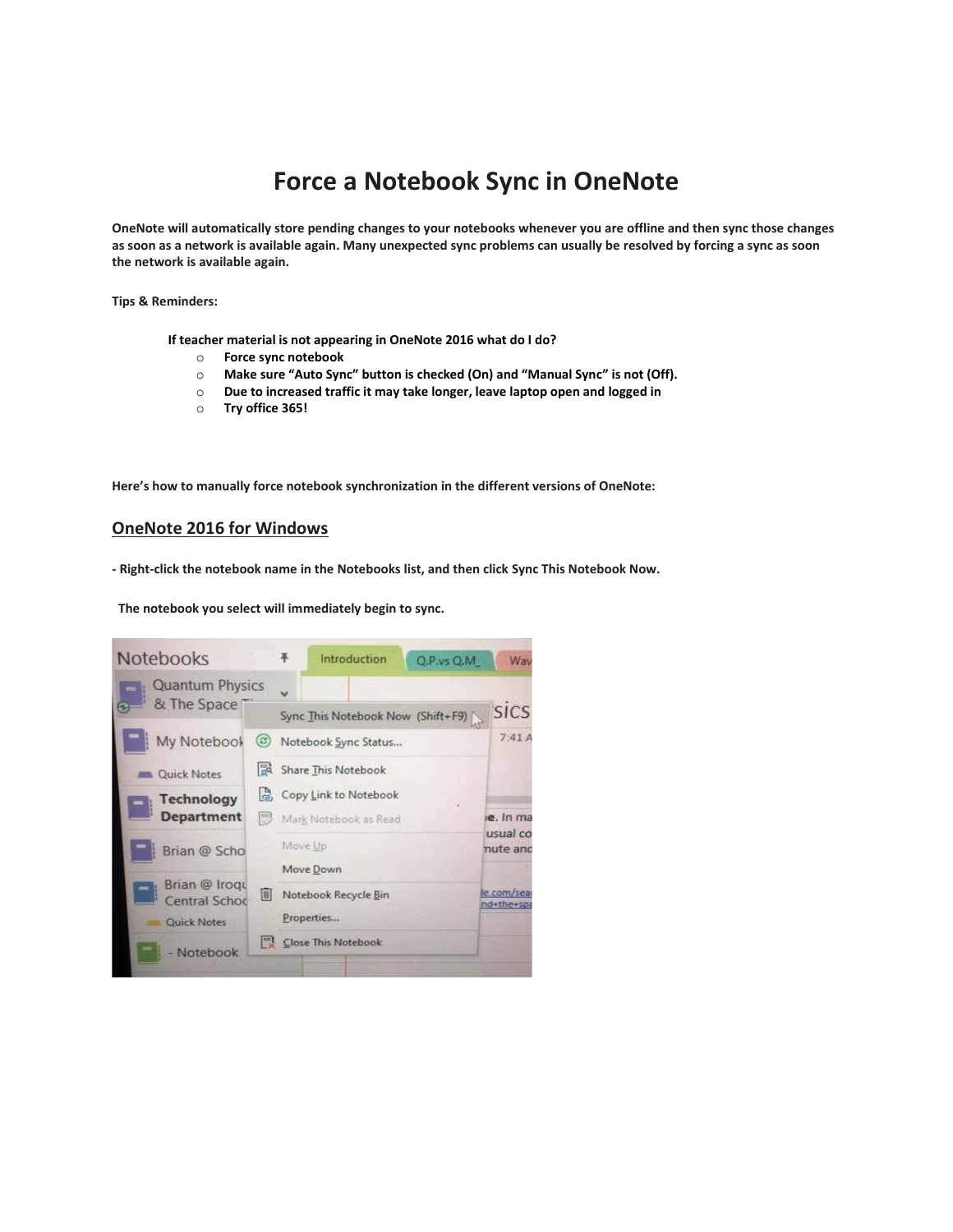**-- Right-click the notebook name in the Notebooks list and click Notebook Sync Status.**



**Make sure the "Sync automatically whenever there are changes" button is selected.**



This is the default selection to auto synch your notebooks. Auto Synch occurs whenever changes are made to notebooks. If no changes have been made, notebooks are automatically re-synched approximately every 10 minutes

**You may click the "Sync Now" button to synch a particular notebook or….**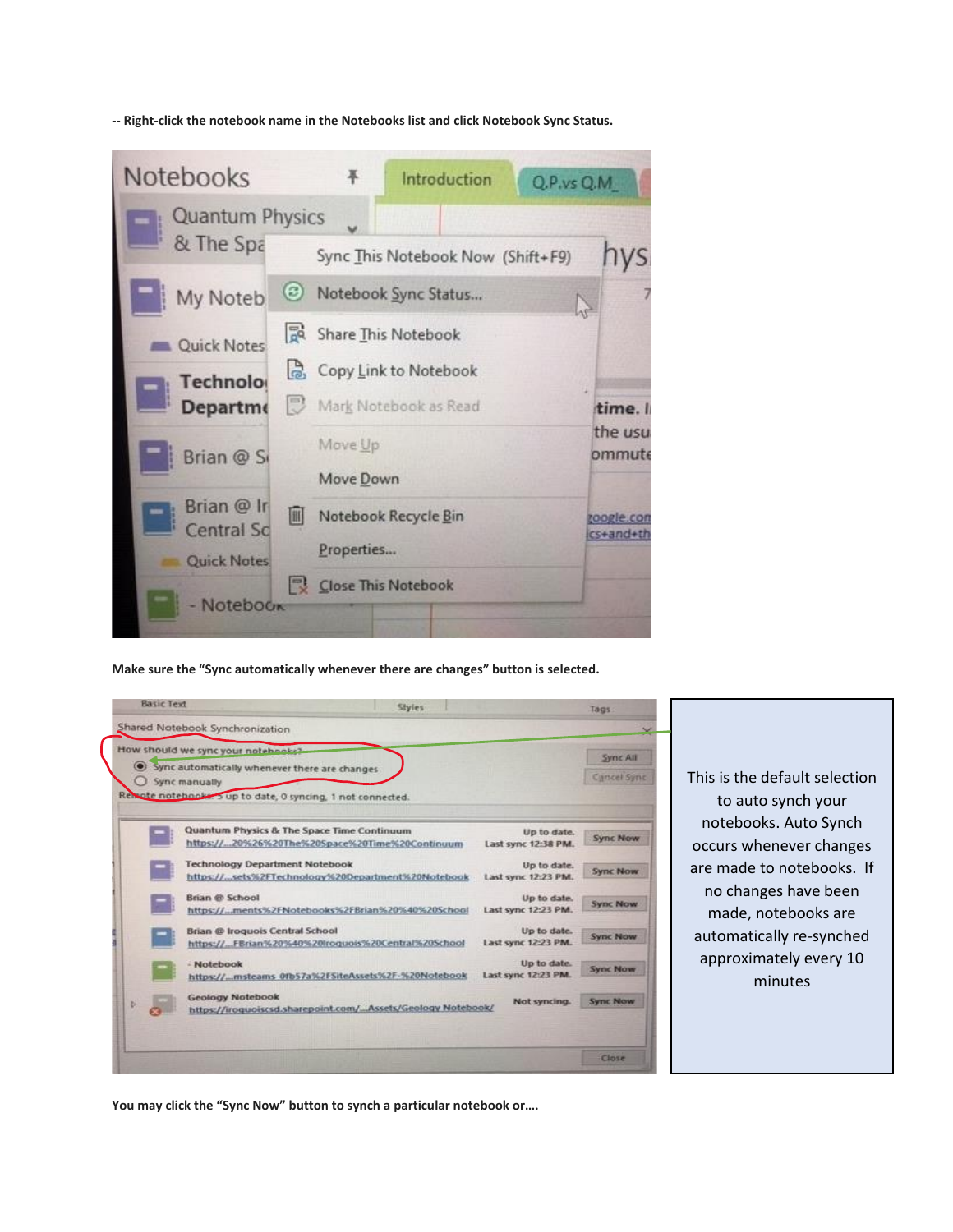**Click the "Sync All "button as show below to start the synch procedure simultaneously for all notebooks listed**



## **Remember,**

- o **Make sure "Auto Sync" button is checked (On) and "Manual Synch" is not (Off)**
- o **Due to increased traffic it may take longer, leave laptop open and logged in**
- o **Try office 365! (continue to the next page)**